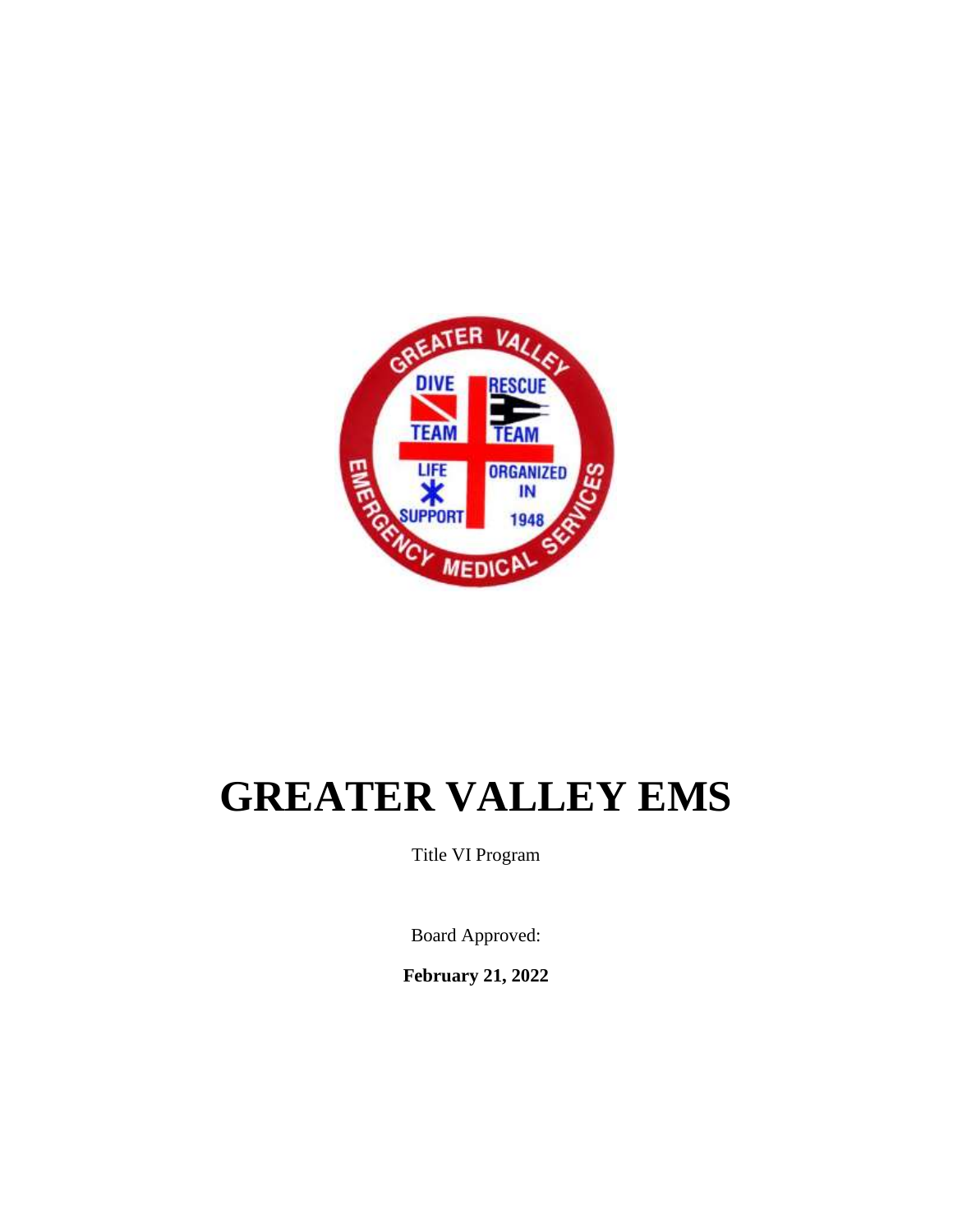#### **CONTENTS**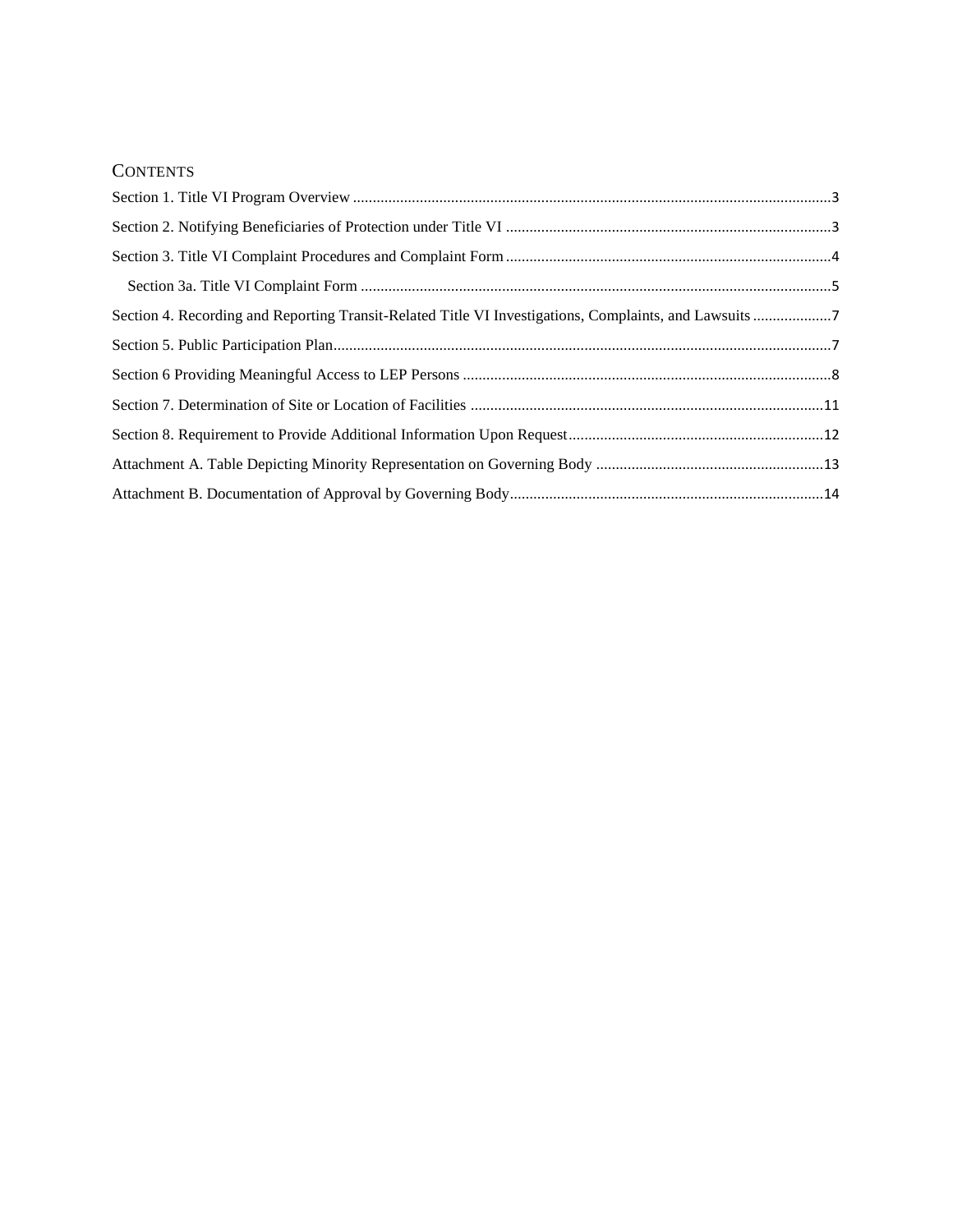#### <span id="page-2-0"></span>SECTION 1. TITLE VI PROGRAM OVERVIEW

Section 601 of Title VI of the Civil Rights Act of 1964 states the following: "No person in the United States must, on the ground of race, color, or national origin, be excluded from participation in, be denied the benefits of, or be subjected to discrimination under any program or activity receiving Federal financial assistance."

The Civil Rights Restoration Act of 1987 clarified the broad, institution-wide application of Title VI. Title VI covers all operations of covered entities without regard to whether specific portions of the covered program or activity are Federally funded. Specifically, Greater Valley EMS must comply with U.S. Department of Justice (USDOJ) and U.S. Department of Transportation (USDOT) regulations. For reference USDOJ Title VI regulations can be found at 28 CFR § 42.401 et seq., and 28 CFR § 50.3. USDOT Title VI implementing regulations can be found at 49 CFR part 21.

Title 49 CFR Section 21.9(b) requires Greater Valley EMS to "keep such records and submit to the [Pennsylvania Department of Transportation (PennDOT) and/or the Federal Transit Administration (FTA), an operating administration of USDOT] timely, complete, and accurate compliance reports at such times, and in such form and containing such information, as [PennDOT and/or FTA] may determine to be necessary to enable [it] to ascertain whether Greater Valley EMS has complied or is complying with this [rule]." Greater Valley EMS must document compliance with USDOT's Title VI regulations by submitting a Title VI Program to PennDOT once every three years or as otherwise directed by PennDOT and/or FTA. This Title VI Program must be approved by Greater Valley EMS governing body (Board of Directors) prior to submission to PennDOT.

## <span id="page-2-1"></span>SECTION 2. NOTIFYING BENEFICIARIES OF PROTECTION UNDER TITLE VI

Title 49 CFR Section 21.9(d) requires Greater Valley EMS provide information to the public regarding the recipient's obligations under USDOT's Title VI regulations and apprise members of the public of the protections against discrimination afforded to them by Title VI. At a minimum, Greater Valley EMS must disseminate this information to the public by posting a Title VI notice on the its website and in public areas of the agency's office(s), including the reception desk, meeting rooms, etc. Greater Valley EMS will also post Title VI notices on transit vehicles. The Title VI notice must include:

- A statement that Greater Valley EMS operates programs without regard to race, color, or national origin;
- A description of the procedures that members of the public should follow to request additional information on Greater Valley EMS Title VI obligations; and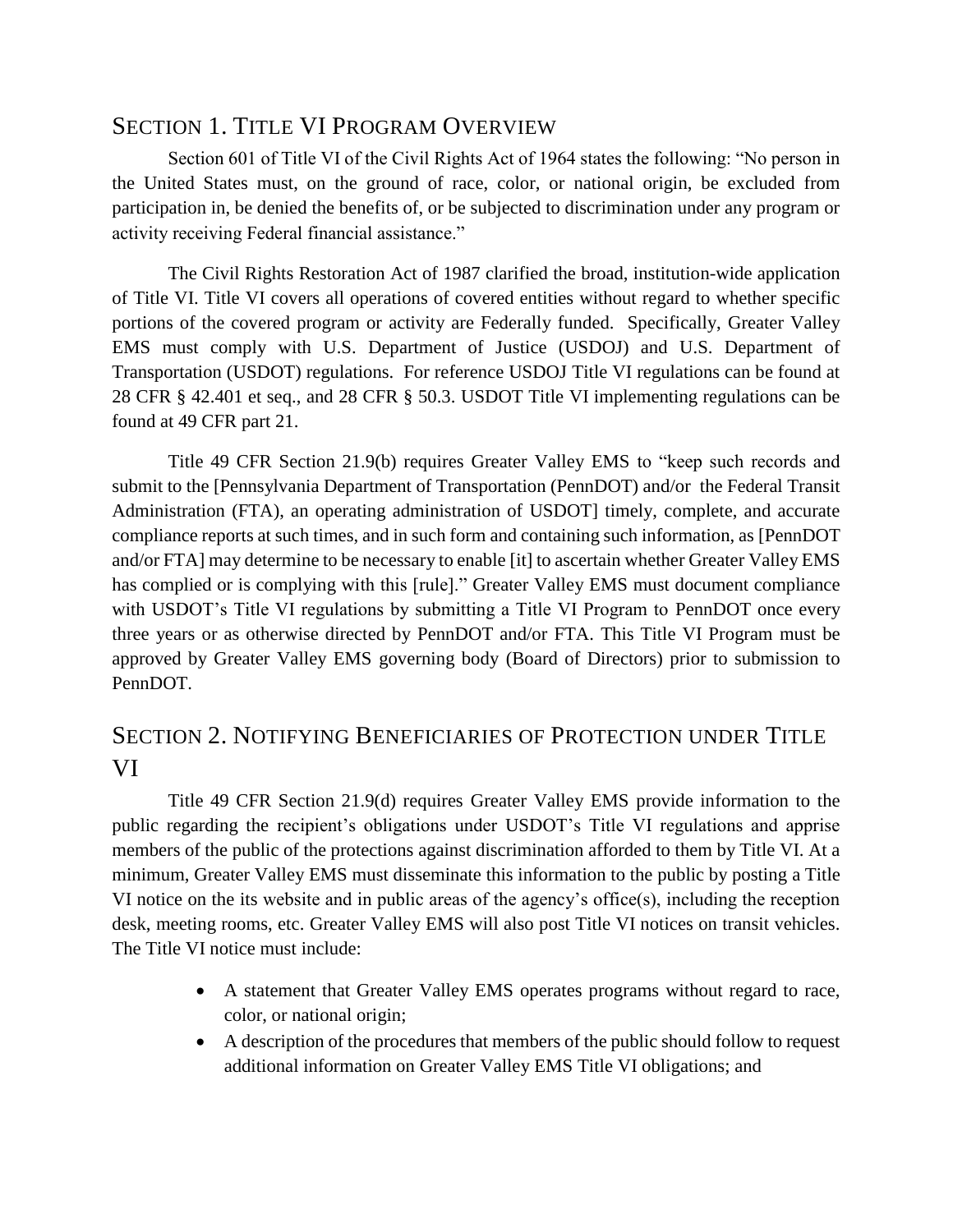A description of the procedures that members of the public must follow to file a Title VI discrimination complaint.

Greater Valley EMS will use the following notice to notify consumers of protection under Title VI:

## Notifying the Public of Rights Under Title VI

- Greater Valley EMS operates its programs and services without regard to race, color, and national origin in accordance with Title VI of the Civil Rights Act. Any person who believes she or he has been aggrieved by any unlawful discriminatory practice under Title VI may file a complaint with Greater Valley EMS.
- For more information on Greater Valley EMS civil rights program, and the procedures to file a complaint, contact **570-888-0958**; email **operations@gvems.org**; or visit our administrative office at **904 N. Lehigh Ave, Sayre PA 18840**. For more information, visit **www.gvems.org**.
- A complainant may file a complaint directly with the Federal Transit Administration by filing a complaint with the Office of Civil Rights, Attention: Title VI Program Coordinator, East Building, 5<sup>th</sup> Floor-TCR, 1200 New Jersey Ave., SE, Washington, DC 20590.
- If information is needed in another language, contact **570-888-0958**.

• *MAKE SURE THE SENTENCE ABOVE IS ALSO PROVIDED IN ANY LANGUAGE(S)SPOKEN BY LEP POPULATIONS THAT MEET THE SAFE HARBOR THRESHOLD*

## <span id="page-3-0"></span>SECTION 3. TITLE VI COMPLAINT PROCEDURES AND COMPLAINT FORM

To comply with the reporting requirements established in 49 CFR Section 21.9(b), Greater Valley EMS developed procedures for investigating and tracking Title VI complaints filed against it and makes the procedures for filing a complaint available to members of the public. Greater Valley EMS developed a Title VI complaint form, and the form and procedure for filing a complaint is available on the Greater Valley EMS website. Greater Valley EMS developed the following Title VI complaint procedures, which is available to the public on the agency's website and in other conspicuous places.

Any person who believes she or he has been discriminated against based on race, color, or national origin by Greater Valley EMS may file a Title VI complaint by completing and submitting the agency's Title VI Complaint Form. Greater Valley EMS investigates complaints received no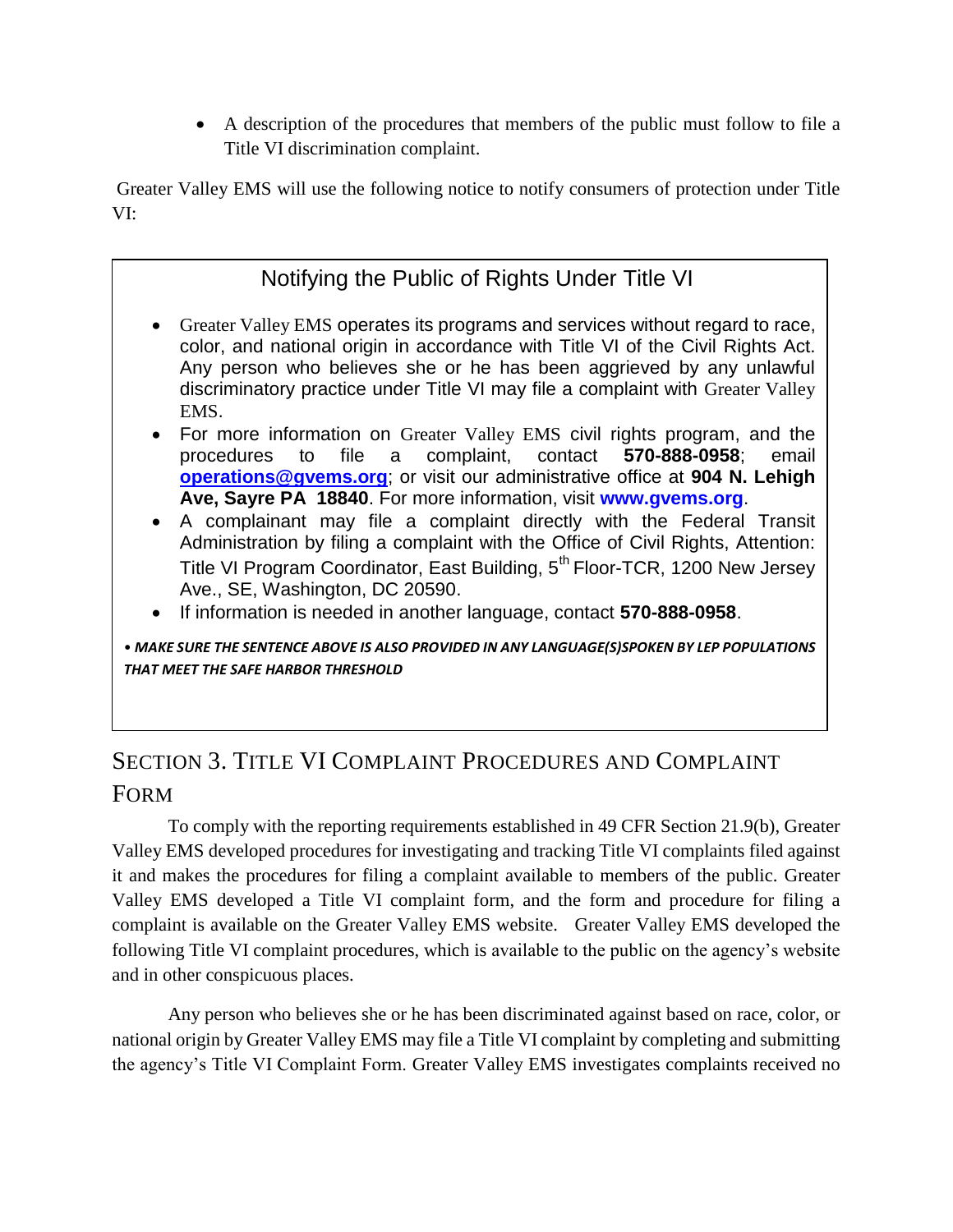more than 180 days after the alleged incident. The Greater Valley EMS will process complaints that are complete.

Once the complaint is received, Greater Valley EMS will review it to determine if our office has jurisdiction. The complainant will receive an acknowledgement letter informing her/him whether the complaint will be investigated by our office.

Greater Valley EMS has 10 business days to investigate the complaint. If more information is needed to resolve the case, Greater Valley EMS may contact the complainant. The complainant has 10 business days from the date of the letter to send requested information to the investigator assigned to the case. If the investigator is not contacted by the complainant or does not receive the additional information within 10 business days, the Greater Valley EMS can administratively close the case. A case can be administratively closed if the complainant no longer wishes to pursue their case.

After the investigator reviews the complaint, she/he will issue one of two letters to the complainant: a closure letter or a letter of finding (LOF). A closure letter summarizes the allegations and states that there was not a Title VI violation and that the case will be closed. An LOF summarizes the allegations and the interviews regarding the alleged incident, and explains whether any disciplinary action, additional training of the staff member, or other action will occur. If the complainant wishes to appeal the decision, she/he has 10 days after the date of the letter or the LOF to do so.

A person may also file a complaint directly with the Federal Transit Administration, at FTA Office of Civil Rights, 1200 New Jersey Avenue SE, Washington, DC 20590.

#### <span id="page-4-0"></span>SECTION 3A. TITLE VI COMPLAINT FORM

Greater Valley EMS makes available a Title VI Complaint Form for use by the public who wish to file a Title VI complaint. The complaint form is available on the Greater Valley EMS website. Greater Valley EMS Title VI Complaint Form specifies the three classes protected by Title VI race, color, and national origin—and allows the complainant to select one or more of those protected classes as the basis/bases for discrimination. The Title VI Complaint Form is a vital document. If any of the Limited English Proficient (LEP) populations in Greater Valley EMS service area meet the Safe Harbor threshold, then the procedure must be provided in English and in any other language(s) spoken by LEP populations that meet the Safe Harbor Threshold. Greater Valley EMS Title VI Complaint Form is found on the following page.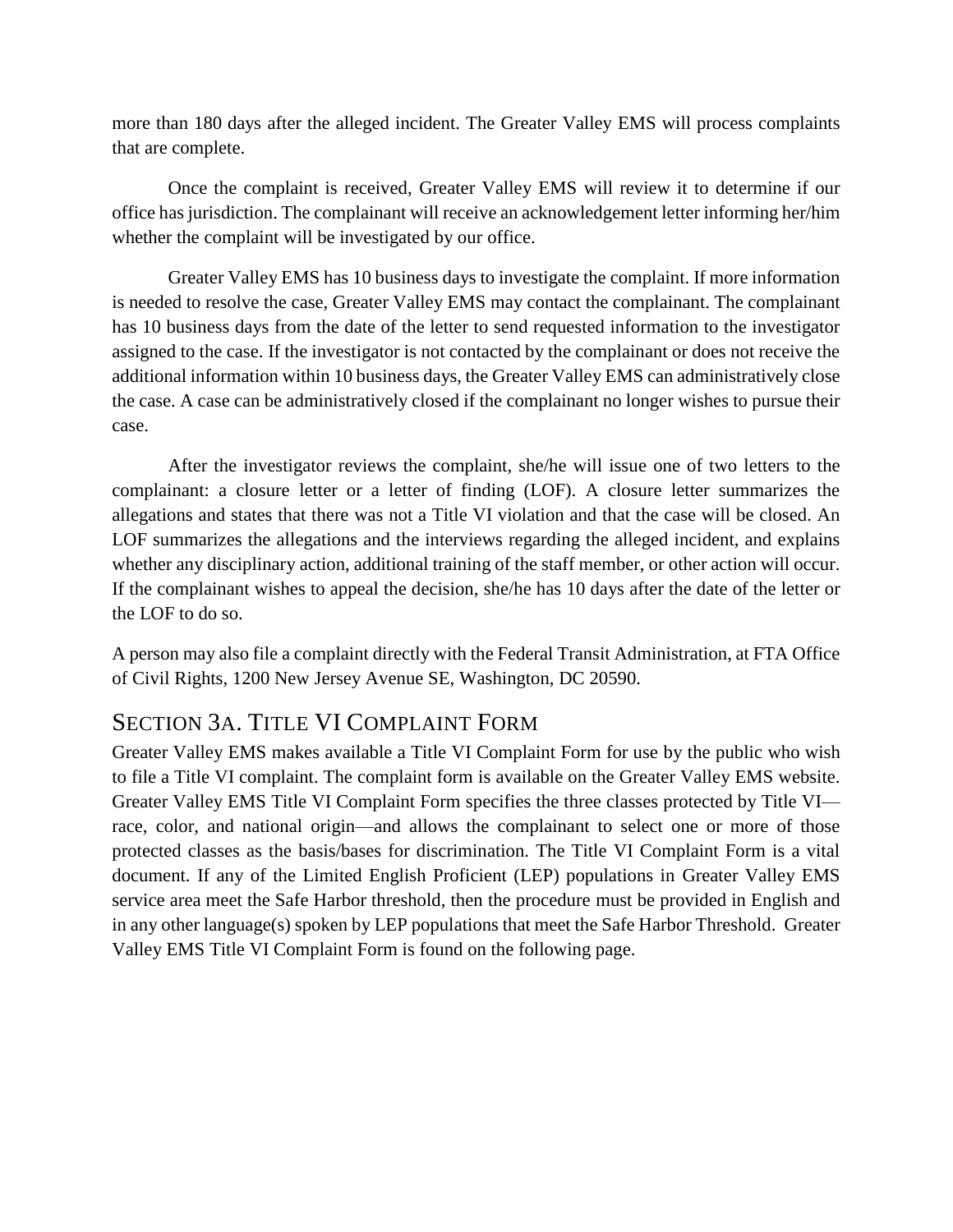# Greater Valley EMS Title VI Complaint Form

| <b>Section I:</b>                                                                                                                 |                                                                               |  |                     |  |    |  |  |  |  |
|-----------------------------------------------------------------------------------------------------------------------------------|-------------------------------------------------------------------------------|--|---------------------|--|----|--|--|--|--|
| Name:                                                                                                                             |                                                                               |  |                     |  |    |  |  |  |  |
| Address:                                                                                                                          |                                                                               |  |                     |  |    |  |  |  |  |
| Telephone (Home):<br>Telephone (Work):                                                                                            |                                                                               |  |                     |  |    |  |  |  |  |
| Electronic Mail Address:                                                                                                          |                                                                               |  |                     |  |    |  |  |  |  |
| <b>Accessible Format Requirements?</b>                                                                                            | Large Print<br><b>TDD</b>                                                     |  | Audio Tape<br>Other |  |    |  |  |  |  |
| <b>Section II:</b>                                                                                                                |                                                                               |  |                     |  |    |  |  |  |  |
|                                                                                                                                   | Are you filing this complaint on your own behalf?<br>$Yes*$<br>N <sub>0</sub> |  |                     |  |    |  |  |  |  |
| *If you answered "yes" to this question, go to Section III.                                                                       |                                                                               |  |                     |  |    |  |  |  |  |
| If not, please supply the name and relationship of the person for whom you are                                                    |                                                                               |  |                     |  |    |  |  |  |  |
| complaining:                                                                                                                      |                                                                               |  |                     |  |    |  |  |  |  |
|                                                                                                                                   |                                                                               |  |                     |  |    |  |  |  |  |
| Please explain why you have filed for a third party:                                                                              |                                                                               |  |                     |  |    |  |  |  |  |
| Please confirm that you have obtained the permission of the aggrieved party if<br>you are filing on behalf of a third party.      |                                                                               |  | Yes                 |  | No |  |  |  |  |
| <b>Section III:</b>                                                                                                               |                                                                               |  |                     |  |    |  |  |  |  |
| I believe the discrimination I experienced was based on (check all that apply):                                                   |                                                                               |  |                     |  |    |  |  |  |  |
|                                                                                                                                   |                                                                               |  |                     |  |    |  |  |  |  |
| [ ] Race [ ] Color [ ] National Origin                                                                                            |                                                                               |  |                     |  |    |  |  |  |  |
| Date of Alleged Discrimination (Month, Day, Year): ______________________________                                                 |                                                                               |  |                     |  |    |  |  |  |  |
| Explain as clearly as possible what happened and why you believe you were discriminated against. Describe all persons who were    |                                                                               |  |                     |  |    |  |  |  |  |
| involved. Include the name and contact information of the person(s) who discriminated against you (if known) as well as names and |                                                                               |  |                     |  |    |  |  |  |  |
| contact information of any witnesses. If more space is needed, please use the back of this form.                                  |                                                                               |  |                     |  |    |  |  |  |  |
|                                                                                                                                   |                                                                               |  |                     |  |    |  |  |  |  |
|                                                                                                                                   |                                                                               |  |                     |  |    |  |  |  |  |
|                                                                                                                                   |                                                                               |  |                     |  |    |  |  |  |  |
| <b>Section IV:</b>                                                                                                                |                                                                               |  |                     |  |    |  |  |  |  |
| Have you previously filed a Title VI complaint with this agency?<br>Yes<br>N <sub>0</sub>                                         |                                                                               |  |                     |  |    |  |  |  |  |
| <b>Section V:</b>                                                                                                                 |                                                                               |  |                     |  |    |  |  |  |  |
| Have you filed this complaint with any other Federal, State, or local agency, or with any Federal or State court?                 |                                                                               |  |                     |  |    |  |  |  |  |
|                                                                                                                                   |                                                                               |  |                     |  |    |  |  |  |  |
| [ ] Yes [ ] No                                                                                                                    |                                                                               |  |                     |  |    |  |  |  |  |
| If yes, check all that apply:                                                                                                     |                                                                               |  |                     |  |    |  |  |  |  |
|                                                                                                                                   |                                                                               |  |                     |  |    |  |  |  |  |
| [ ] Federal Court:                                                                                                                |                                                                               |  |                     |  |    |  |  |  |  |
| [ ] State Agency:                                                                                                                 |                                                                               |  |                     |  |    |  |  |  |  |
| [] State Court:                                                                                                                   |                                                                               |  |                     |  |    |  |  |  |  |
| [] Local Agency:                                                                                                                  |                                                                               |  |                     |  |    |  |  |  |  |
| Please provide information about a contact person at the agency/court where the complaint was filed.                              |                                                                               |  |                     |  |    |  |  |  |  |
| Name:                                                                                                                             |                                                                               |  |                     |  |    |  |  |  |  |
| Title:                                                                                                                            |                                                                               |  |                     |  |    |  |  |  |  |
| Agency:                                                                                                                           |                                                                               |  |                     |  |    |  |  |  |  |
| Telephone:                                                                                                                        |                                                                               |  |                     |  |    |  |  |  |  |
| <b>Section VI:</b>                                                                                                                |                                                                               |  |                     |  |    |  |  |  |  |
| Name of agency complaint is against:                                                                                              |                                                                               |  |                     |  |    |  |  |  |  |
| Contact person:                                                                                                                   |                                                                               |  |                     |  |    |  |  |  |  |
| Title:                                                                                                                            |                                                                               |  |                     |  |    |  |  |  |  |
| Telephone Number:                                                                                                                 |                                                                               |  |                     |  |    |  |  |  |  |
|                                                                                                                                   |                                                                               |  |                     |  |    |  |  |  |  |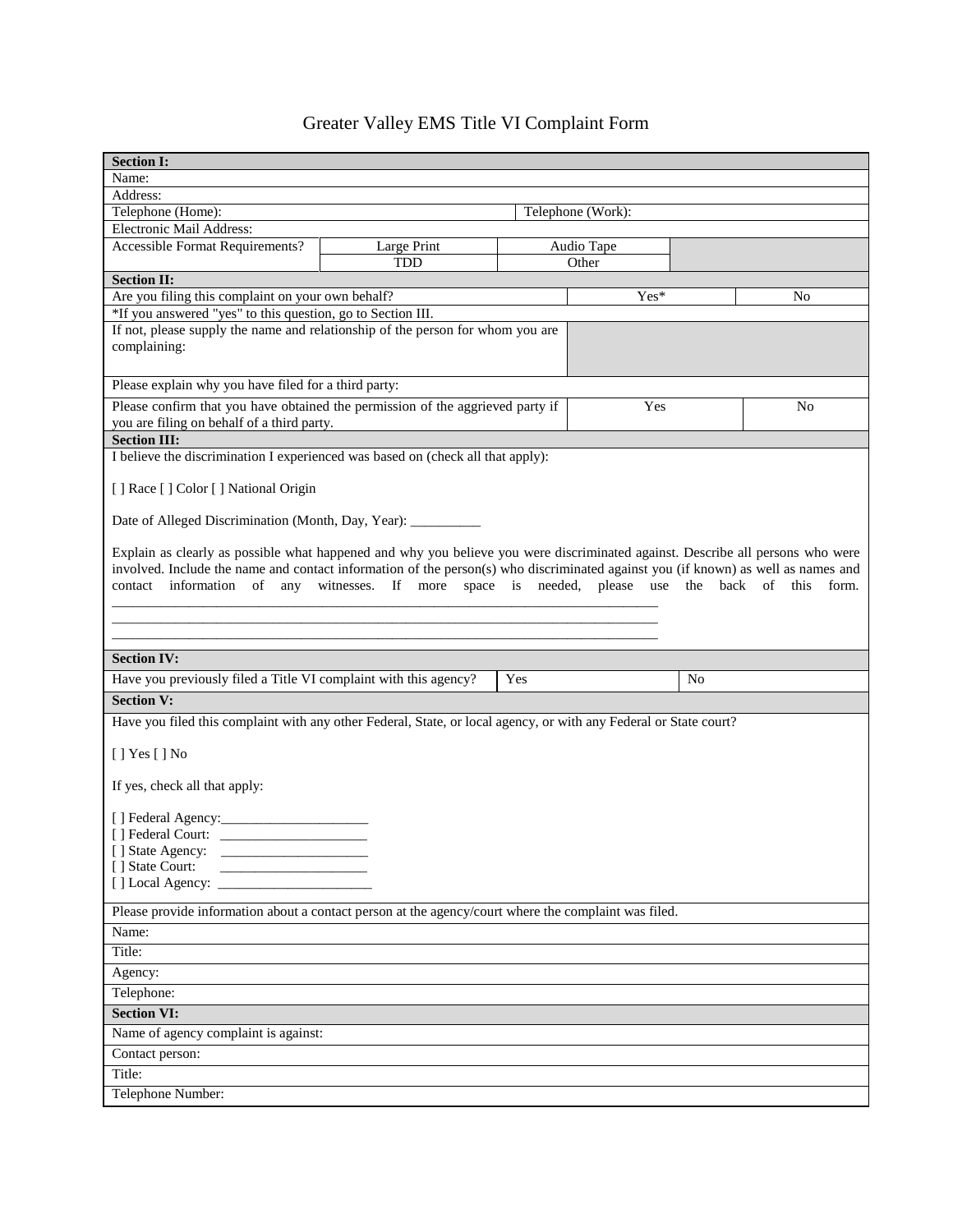## <span id="page-6-0"></span>SECTION 4. RECORDING AND REPORTING TRANSIT-RELATED TITLE VI INVESTIGATIONS, COMPLAINTS, AND LAWSUITS

To comply with the reporting requirements of 49 CFR Section 21.9(b), Greater Valley EMS prepared and maintains a list of any of the following that allege discrimination on the basis of race, color, or national origin: active investigations conducted by entities other than FTA; lawsuits; and complaints naming the recipient. This list includes the date the investigation, lawsuit, or complaint was filed, a summary of the allegation(s), the status of the investigation, lawsuit, or complaint, and actions taken by the recipient in response, or final findings related to, the investigation, lawsuit, or complaint. This list is updated and included in the Title VI Program submitted to PennDOT every three years.

|                | Date | Summary<br>(include basis of<br>complaint: race,<br>color, national<br>origin) | <b>Status</b> | Action(s) Taken |
|----------------|------|--------------------------------------------------------------------------------|---------------|-----------------|
| Investigations |      |                                                                                |               |                 |
| 1. NONE        |      |                                                                                |               |                 |
| 2.             |      |                                                                                |               |                 |
| Lawsuits       |      |                                                                                |               |                 |
| 1. NONE        |      |                                                                                |               |                 |
| 2.             |      |                                                                                |               |                 |
| Complaints     |      |                                                                                |               |                 |
| 1.NONE         |      |                                                                                |               |                 |
| 2.             |      |                                                                                |               |                 |

#### <span id="page-6-1"></span>SECTION 5. PUBLIC PARTICIPATION PLAN

The content and considerations of Title VI, the Executive Order on LEP, and the DOT LEP Guidance must be integrated into an agency's established public participation plan or process (i.e., the part of this document that explicitly describes the proactive strategies, procedures, and desired outcomes that underpin the recipient's public participation activities). Recipients have wide latitude to determine how, when, and how often specific public participation activities should take place, and which specific measures are most appropriate. Recipients should make these determinations based on a demographic analysis of the population(s) affected, the type of plan, program, and/or service under consideration, and the resources available. Efforts to involve minority and LEP populations in public participation activities can include both comprehensive measures, such as placing public notices at all transit stations, stops, and vehicles, as well as targeted measures to address linguistic, institutional, cultural, economic, historical, or other barriers that may prevent minority and LEP persons from effectively participating in a recipient's decision-making process. FTA developed Circular 4703.1, "Environmental Justice Policy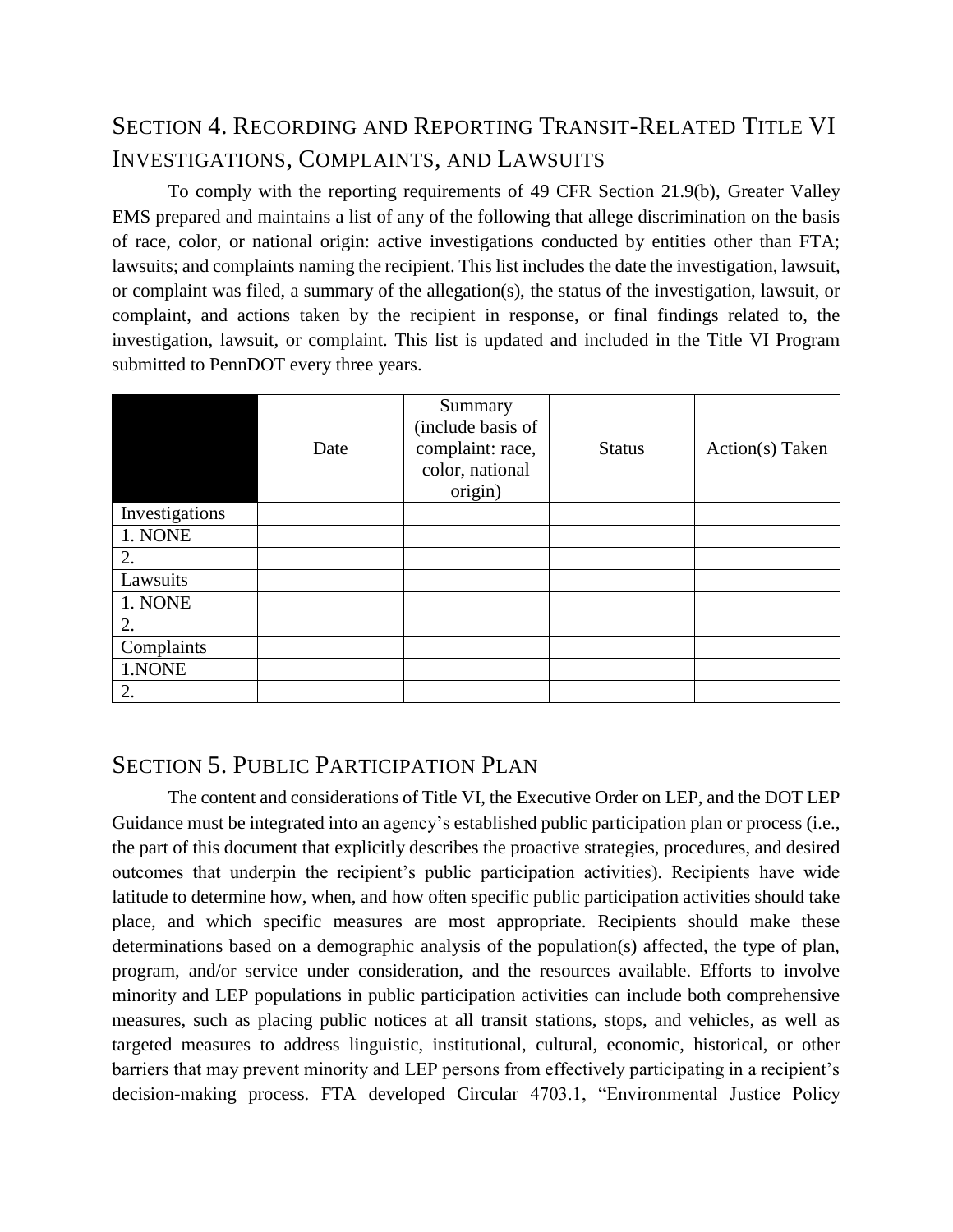Guidance for Federal Transit Administration Recipients," that includes many examples of effective strategies for engaging minority and low-income populations. PennDOT encourages recipients to review FTA C 4703.1 for ideas when developing public engagement strategies. Some of those effective practices include, but may not be limited to:

- A. Scheduling meetings at times and locations that are convenient and accessible for minority and LEP communities;
- B. Employing different meeting sizes and formats;
- C. Coordinating with community and faith-based organizations, educational institutions, and other organizations to implement public engagement strategies that reach out specifically to members of affected minority and/or LEP communities;
- D. Considering radio, television, internet or newspaper ads on stations and in publications that serve LEP populations. Outreach to LEP populations could also include audio programming available on podcasts, and;
- E. Providing opportunities for public participation through means other than written communication, such as personal interviews or use of audio or video recording devices to capture oral comments.

Agencies should use guidance above and type their customized narratives to comply here.

## <span id="page-7-0"></span>SECTION 6 PROVIDING MEANINGFUL ACCESS TO LEP PERSONS

Consistent with Title VI of the Civil Rights Act of 1964, USDOT's implementing regulations, and Executive Order 13166, "Improving Access to Services for Persons with Limited English Proficiency" (65 FR 50121, Aug. 11, 2000), recipients must take reasonable steps to ensure meaningful access to benefits, services, information, and other important portions of their programs and activities for individuals who are limited-English proficient (LEP). FTA C 4702.1B contains only a summary of the LEP requirements as they apply to FTA recipients; recipients are encouraged to review DOT's LEP guidance for additional information (70 FR 74087, Dec. 14, 2005 [https://www.govinfo.gov/content/pkg/FR-2005-12-14/pdf/05-23972.pdf.](https://www.govinfo.gov/content/pkg/FR-2005-12-14/pdf/05-23972.pdf) Recipients are also encouraged to review USDOJ's guidelines on self-assessment, Language Access Assessment and Planning Tool for Federally Conducted and Federally Assisted Programs (May 2011), as well as other materials, available at [https://www.lep.gov/.](https://www.lep.gov/)

- A. Four Factor Analysis. To ensure meaningful access to programs and activities, recipients must use the information obtained in the Four Factor Analysis to determine the specific language services that are appropriate to provide. A careful analysis can help a recipient determine if it communicates effectively with LEP persons and will inform language access planning. The Four Factor Analysis is an individualized assessment that balances the following four factors:
	- a. The number or proportion of LEP persons eligible to be served or likely to be encountered by the program or recipient. This population will be program-specific.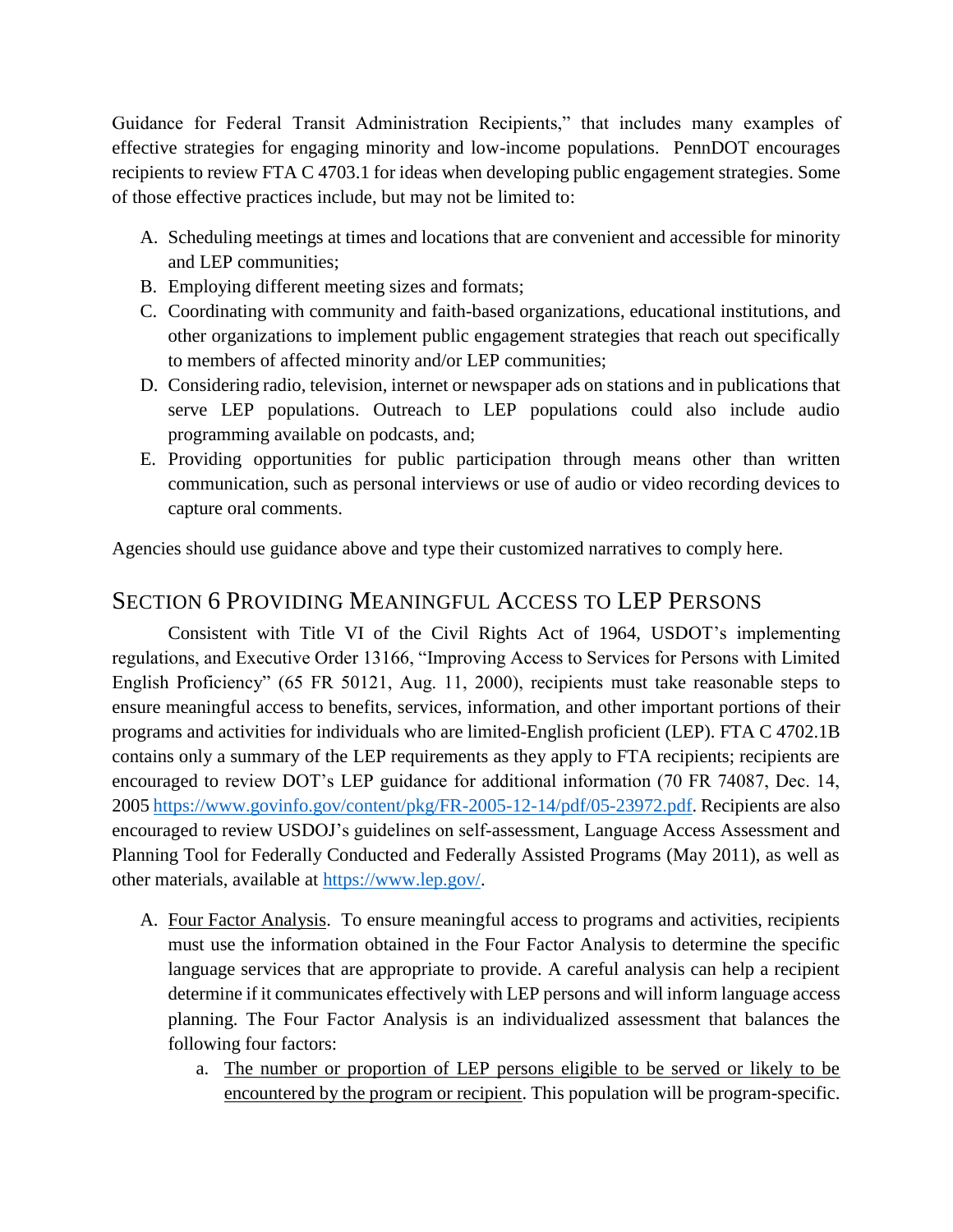In addition to the number or proportion of LEP persons served, the recipient's analysis should, at a minimum, identify:

- i. How LEP persons interact with the recipient's agency;
- ii. Identification of LEP communities, and assessing the number or proportion of LEP persons from each language group to determine the appropriate language services for each language group;
- iii. The literacy skills of LEP populations in their native languages, to determine whether translation of documents will be an effective practice; and
- iv. Whether LEP persons are underserved by the recipient due to language barriers.
- b. The frequency with which LEP persons come into contact with the program. Recipients should survey key program areas and assess major points of contact with the public, such as:
	- i. Use of bus and rail service;
	- ii. Purchase of passes and tickets through vending machines, outlets, websites, and over the phone;
	- iii. Participation in public meetings;
	- iv. Customer service interactions;
	- v. Ridership surveys;
	- vi. Operator surveys.
- c. The nature and importance of the program, activity, or service provided by the program to people's lives. The more important the program, the more frequent the contact and the likelihood that language services will be needed. The provision of public transportation is a vital service, especially for people without access to personal vehicles. Development of a coordinated plan to meet the specific transportation needs of seniors and people with disabilities will often also meet the needs of LEP persons. A person who is LEP may have a disability that prevents the person from using fixed route service, thus making the person eligible for ADA complementary paratransit. Transit providers must assess programs, activities and services to ensure they are providing meaningful access to LEP persons. Facilitated meetings with LEP persons is one method to inform the recipient on what the local LEP population considers to be an essential service, as well as the most effective means to provide language assistance.
- d. Resources available to the recipient for LEP outreach, as well as the costs associated with that outreach. Resource and cost issues can often be reduced by technological advances, reasonable business practices, and the sharing of language assistance materials and services among and between recipients, advocacy groups, LEP populations and Federal agencies. Large entities and those entities serving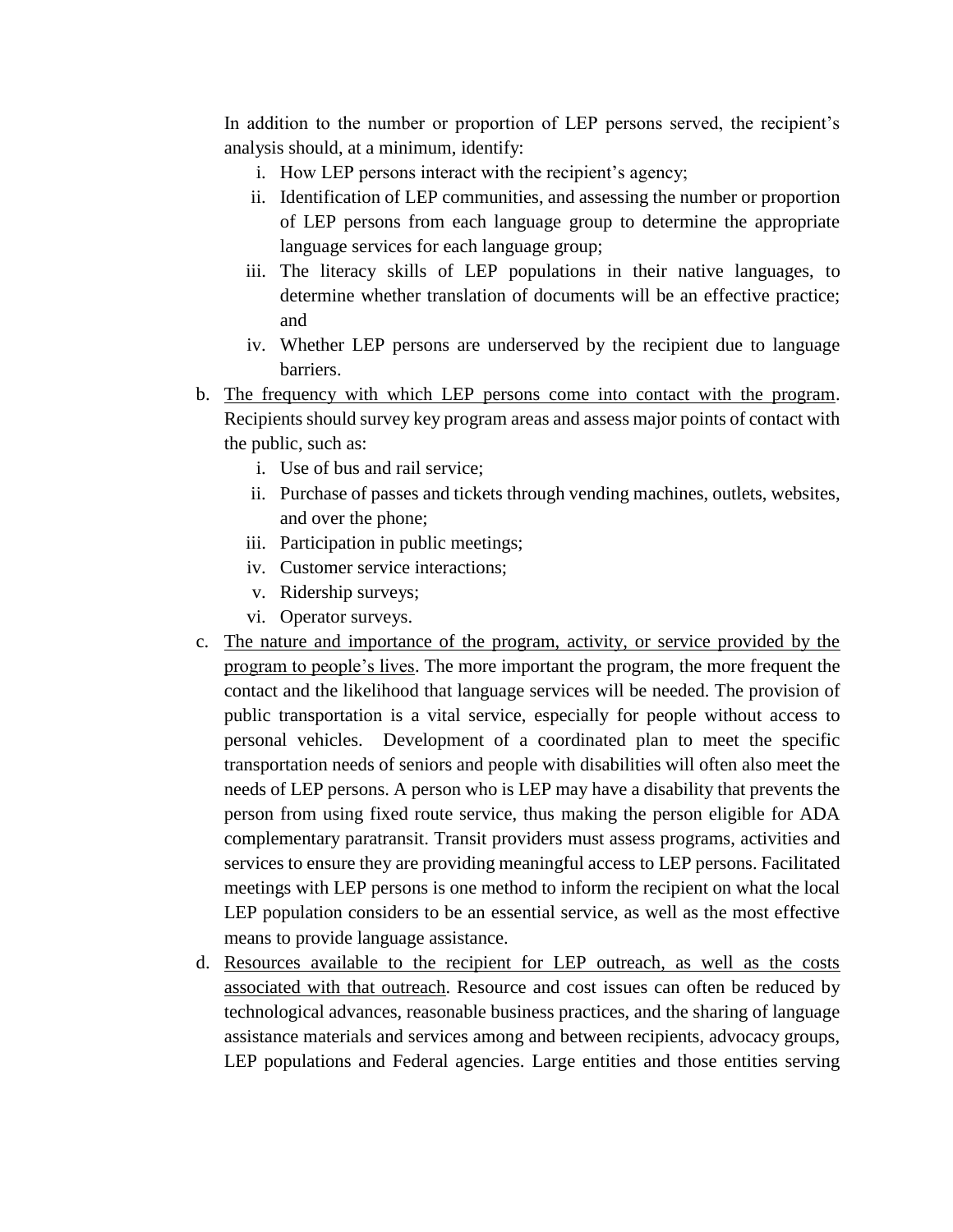many LEP persons should ensure that their resource limitations are well substantiated before using this factor as a reason to limit language assistance.

B. Developing a Language Assistance Plan. After completing the Four Factor Analysis, the recipient must use the results of the analyses to determine which language assistance services are appropriate. Additionally, the recipient must develop an assistance plan to address the identified needs of the LEP population(s) it serves. USDOT LEP Guidance in FTA C 4702.1B recognizes that certain recipients, such as those serving very few LEP persons or those with very limited resources, may choose not to develop a written plan. However, FTA has determined it is necessary to require its recipients to develop an assistance plan to ensure compliance.

Recipients have considerable flexibility in developing a Language Assistance Plan, or LEP Plan. An LEP Plan must, at a minimum:

- a. Include the results of the Four Factor Analysis, including a description of the LEP population(s) served;
- b. Describe how the recipient provides language assistance services by language;
- c. Describe how the recipient provides notice to LEP persons about the availability of language assistance;
- d. Describe how the recipient monitors, evaluates and updates the language access plan; and
- e. Describe how the recipient trains employees to provide timely and reasonable language assistance to LEP populations.

PennDOT and/or FTA will determine, at the time the recipient submits its Title VI Program or subsequent to a complaint investigation or compliance review, whether a recipient's plan is sufficient to ensure meaningful access and thus ensure the recipient is not engaging in discrimination on the basis of national origin.

After completing the Four Factor Analysis, a recipient may determine that an effective LEP plan for its community includes the translation of vital documents into the language of each frequently encountered LEP group eligible to be served and/or likely to be affected by the recipient's programs and services. Vital written documents include, but are not limited to, consent and complaint forms; intake and application forms with the potential for important consequences; written notices of rights; notices of denials, losses, or decreases in benefits or services; and notices advising LEP individuals of free language assistance services. Examples of vital documents include but are not limited to: an ADA complementary paratransit eligibility application, a Title VI complaint form, notice of a person's rights under Title VI, and other documents that provide access to essential services. Failure to translate these vital documents could result in a recipient denying an eligible LEP person access to services and discrimination based on national origin.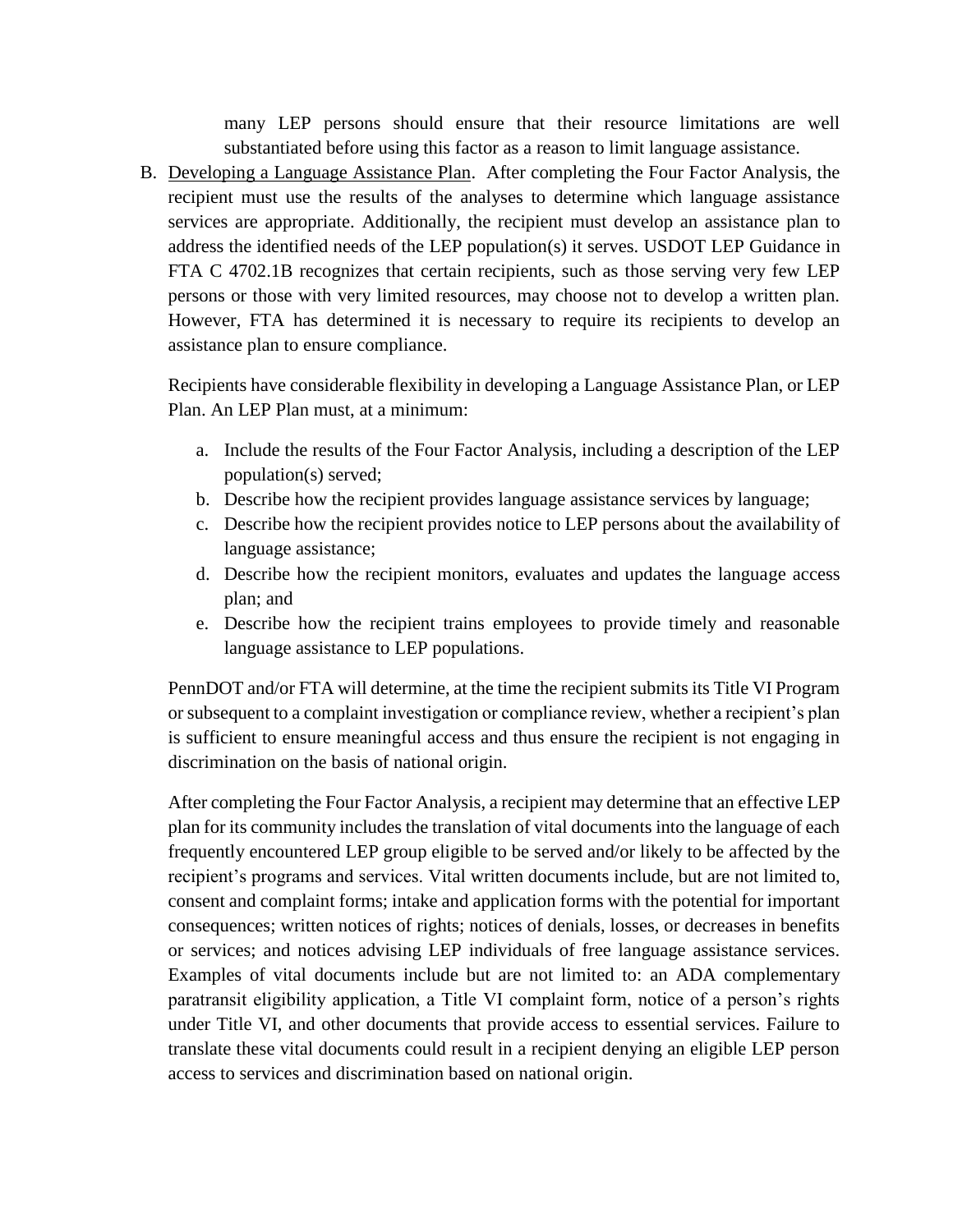C. Safe Harbor Provision. USDOT has adopted USDOJ's Safe Harbor Provision, which outlines circumstances that can provide a safe harbor for recipients regarding translation of written materials for LEP populations. The Safe Harbor Provision stipulates that, if a recipient provides written translation of vital documents for each eligible LEP language group that constitutes five percent (5%) or 1,000 persons, whichever is less, of the total population of persons eligible to be served or likely to be affected or encountered, then such action will be considered strong evidence of compliance with the recipient's written translation obligations. Translation of non-vital documents, if needed, can be provided orally. If there are fewer than 50 persons in a language group that reaches the five percent (5%) trigger, the recipient is not required to translate vital written materials but should provide written notice in the primary language of the LEP language group of the right to receive competent oral interpretation of those written materials, free of cost.

These safe harbor provisions apply to the translation of written documents only. They do not affect the requirement to provide meaningful access to LEP individuals through competent oral interpreters where oral language services are needed and are reasonable. A recipient may determine, based on the Four Factor Analysis, that even though a language group meets the threshold specified by the Safe Harbor Provision, written translation may not be an effective means to provide language assistance measures. For example, a recipient may determine that many persons in that language group have low literacy skills in their native language and therefore require oral interpretation. In such cases, background documentation regarding the determination must be provided to FTA in the Title VI Program.

*According to data publicly available on lep.gov, the LEP population of Bradford County is approximately 1.15%, or 679 persons in total, of various smaller subsets. This falls outside the requirements of the Safe Harbor Provision. Though Greater Valley EMS does not routinely encounter LEP clients, we will continuously monitor for any needs to provide routine access to applicable documents or language assistance resources for any LEP populations.*

#### <span id="page-10-0"></span>SECTION 7. DETERMINATION OF SITE OR LOCATION OF FACILITIES

Title 49 CFR Section 21.9(b)(3) states, "In determining the site or location of facilities, a recipient or applicant may not make selections with the purpose or effect of excluding persons from, denying them the benefits of, or subjecting them to discrimination under any program to which this regulation applies, on the grounds of race, color, or national origin; or with the purpose or effect of defeating or substantially impairing the accomplishment of the objectives of the Act or this part." Title 49 CFR part 21, Appendix C, Section (3)(iv) provides, "The location of projects requiring land acquisition and the displacement of persons from their residences and businesses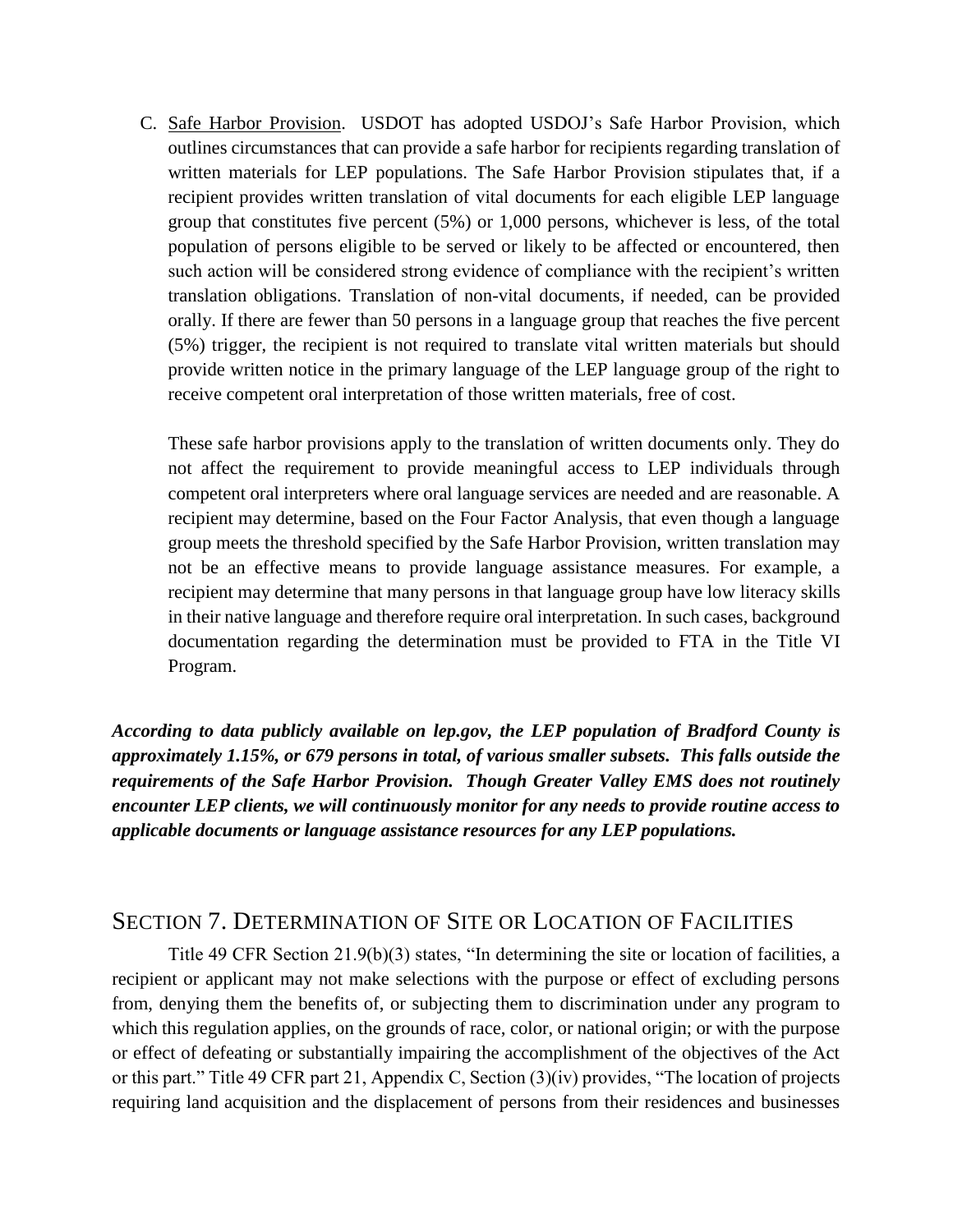may not be determined based on race, color, or national origin." For purposes of this requirement, facilities does not include bus shelters, as these are transit amenities and are covered in FTA C 4702.1B Chapter IV, nor does it include transit stations, power substations, etc., as those are evaluated during project development and the National Environmental Protection Act (NEPA) process. Facilities included in this provision include, but are not limited to, storage facilities, maintenance facilities, operations centers, etc. To comply with the regulations Greater Valley EMS:

- A. Must complete a Title VI equity analysis during the planning stage regarding where a project is located or sited to ensure the location is selected without regard to race, color, or national origin. Recipients must engage in outreach to persons potentially impacted by the siting of facilities. The Title VI equity analysis must compare the equity impacts of various siting alternatives, and the analysis must occur before the selection of the preferred site.
- B. When evaluating locations of facilities, Greater Valley EMS must give attention to other facilities with similar impacts in the area to determine if any cumulative adverse impacts might result. Analysis must be done at the Census tract or block group where appropriate to ensure that proper perspective is given to localized impacts.
- C. If Greater Valley EMS determines that the location of the project will result in a disparate impact on the basis of race, color, or national origin, Greater Valley EMS may only locate the project in that location if there is a substantial legitimate justification for locating the project there, and where there are no alternative locations that would have a less disparate impact on the basis of race, color, or national origin. The recipient must show how both tests are met; it is important to understand that to make this showing, the recipient must consider and analyze alternatives to determine whether those alternatives would have less of a disparate impact based on race, color, or national origin, and then implement the least discriminatory alternative.

## <span id="page-11-0"></span>SECTION 8. REQUIREMENT TO PROVIDE ADDITIONAL INFORMATION UPON REQUEST

PennDOT and/or FTA may request, at its discretion, information other than that required by FTA C 4702.1B or the regulations from Greater Valley EMS for PennDOT and/or FTA to investigate complaints of discrimination or to resolve concerns about possible noncompliance with DOT's Title VI regulations. Greater Valley EMS must produce such requested information in a timely manner.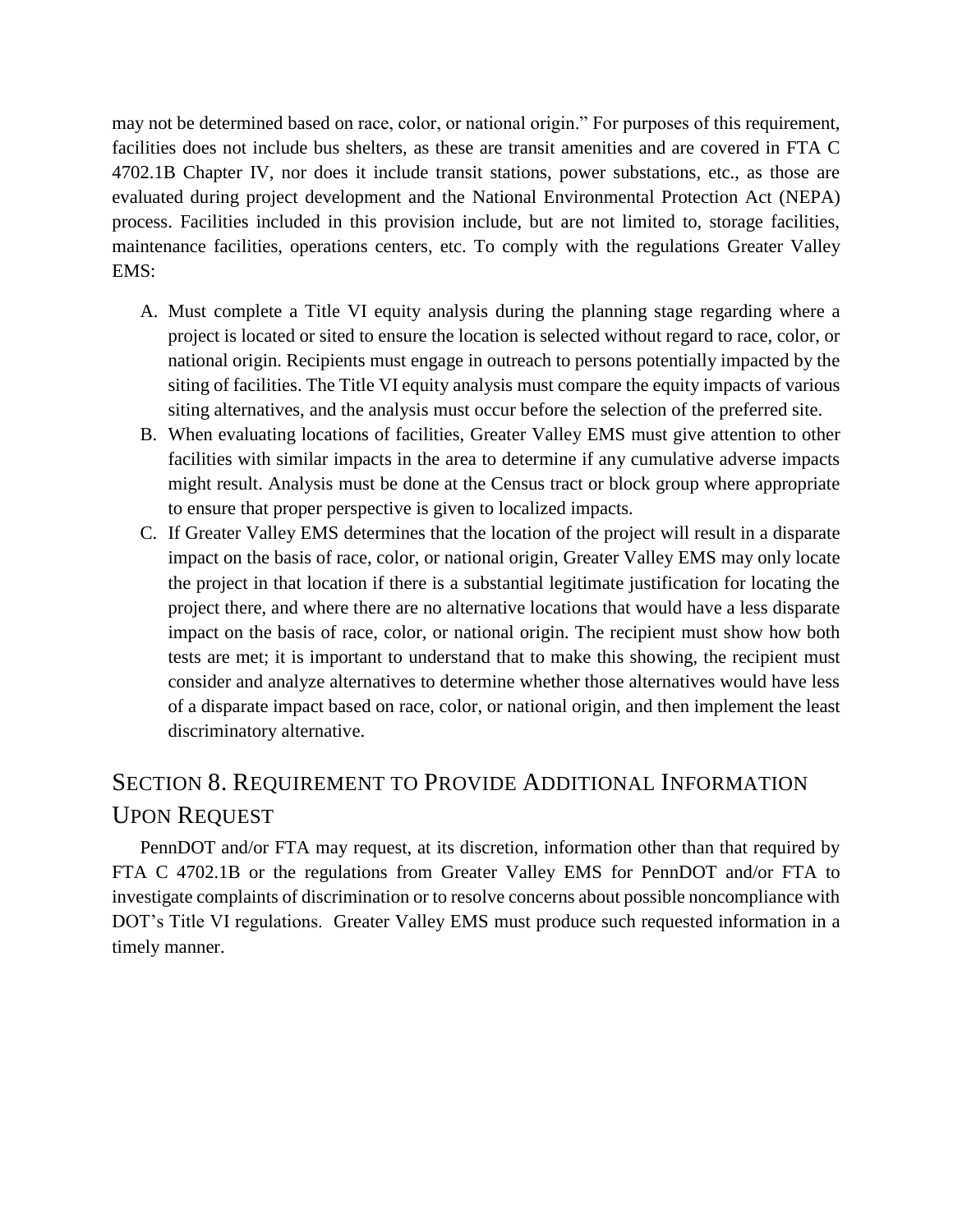# <span id="page-12-0"></span>ATTACHMENT A. TABLE DEPICTING MINORITY REPRESENTATION ON GOVERNING BODY

**Recipients that have transit-related, non-elected planning boards, advisory councils or committees, or similar bodies, the membership of which is selected by the recipient, must provide a table depicting the membership of those committees broken down by race, and a description of efforts made to encourage the participation of minorities on such committees. Agencies should type a customized narrative to comply with this requirement here.**

|                           | American<br>Indian or<br>Alaska<br><b>Native</b> | Asian | <b>Black or</b><br>African<br>American |      | Native<br>Hispanic   Hawaiian<br>or Latino or Pacific<br>Islander | White |
|---------------------------|--------------------------------------------------|-------|----------------------------------------|------|-------------------------------------------------------------------|-------|
| Service Area Pop.         | 0%                                               | 0%    | 0%                                     | 1%   | 0%                                                                | 98%   |
| <b>Board of Directors</b> | %                                                | %     | %                                      | $\%$ | $\%$                                                              | 100%  |

The Greater Valley EMS Board of Directors is comprised of voluntary members of our service community. Membership is nominated by the Board and confirmed by vote of the Board. Representation on the Board varies by term.

The racial makeup of the county is 97.94% White, 0.40% Black or African American, 0.31% Native American, 0.45% Asian, 0.01% Pacific Islander, 0.19% from other races, and 0.69% from two or more races; 0.63% of the population were Hispanic or Latino of any race.